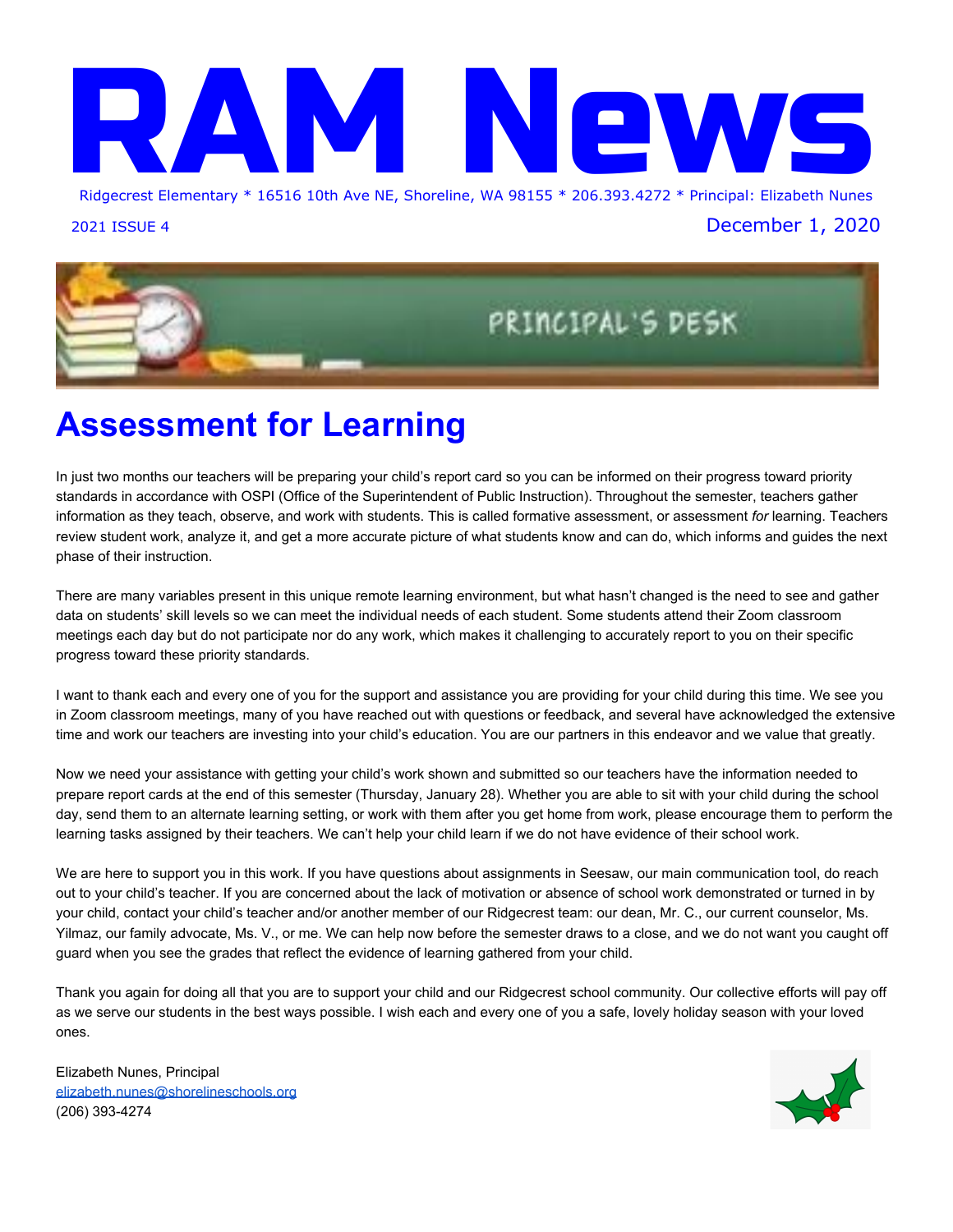

#### **DECEMBER**

- Now Dec 11 Holiday Baskets Food and Teen Gift Drive
- 11 Highly Capable Registration Deadline
- 9 Early Release Wednesday -- Dismissal at 1:45
- 16 Early Release Wednesday -- Dismissal at 1:45
- 21 NO SCHOOL -- **Winter Break through Jan 1**

#### **JANUARY**

- 4 School Resumes
- 6 Early Release Wednesday -- Dismissal at 1:45
- 13 Early Release Wednesday -- Dismissal at 1:45
- 18 NO SCHOOL -- **Dr. Martin Luther King, Jr. Day**
- 20 NO EARLY RELEASE TODAY!!!
- 27 NO EARLY RELEASE TODAY!!!
- 28 End of First Semester
- 29 NO SCHOOL -- **Staff Work Day**







# **Family Conversations About Race**

As we move toward our goal of having more conversations about race, we have some resources to share from **Black Voices: Family Room Conversations About Race**. Please click on the link to find resources to access video, book recommendations, and articles to assist in these important conversations: **[Resource Packet](https://docs.google.com/document/d/1BHbPQk3ReyUM4uGSNuFTzPXLCb1Ou4ZCVxWs8R2ETvI/edit?usp=sharing)**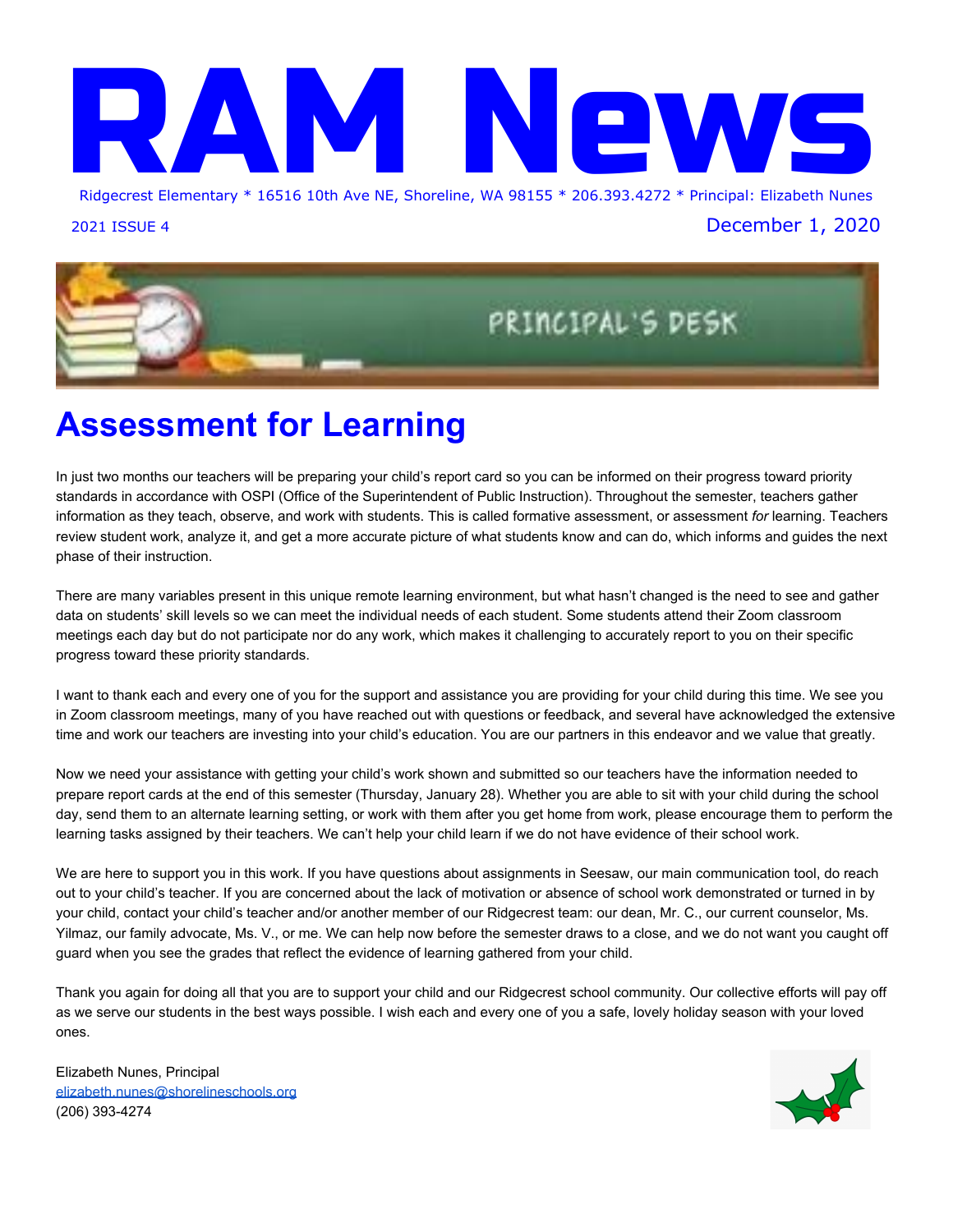Vurse l



### ) Muut) njbXMy?bX`ZVxZy{" Mk bjbZyEH Z k byytn| E

We wish you joy and health this holiday season.

Please celebrate safely by limiting your family's exposure to the virus. Covid-19 cases have risen dramatically in our area. Testing is averaging an 8.6% positivity rate in King County the last 14 days. So please be careful, wear masks, reduce time spent on non-essential activities, avoid indoor spaces with others not in your household, stay 6 feet apart while in public, wash hands, and limit social gatherings to people who live with you. Check out current guidance by clicking the following link:

<https://kingcounty.gov/elected/executive/constantine/covid-response/current-guidance.aspx>

#### **Covid-19 Testing**

If you or your child are feeling ill, please call your doctor. If testing is needed, register for an appointment to help avoid wait times. Asking about insurance accepted may be helpful. Some sites provide free testing. Check out the King County Covid-19 website for more Information and testing Sites: <https://kingcounty.gov/depts/health/covid-19/testing.aspx>

### **Covid-Testing Sites in North Seattle:**

**● City of Seattle at Aurora (North Seattle)**

#### **Make [reservations](http://www.seattle.gov/mayor/covid-19/covid-19-testing) onlin[e](http://www.seattle.gov/mayor/covid-19/covid-19-testing)**

**12040 Aurora Ave N., [Seattle,](https://goo.gl/maps/BzGa1BKRA7EKhBU58) WA 98133 Phone: (206) 684-2489 Available: Mon-Sat, 9:00am-5:30pm Languages: Interpretation available including ASL and tactile interpretation**

**● Neighborcare Health at Meridian (North Seattle)**

**10521 [Meridian](https://goo.gl/maps/EP5PA3bWu9XyobfD9) Ave N., Seattle, WA 98133 Available: Tuesdays and Thursdays, 1:00 pm - 4:00 pm**

#### **Call for appointment: (206) 296-4990**

**Languages: Amharic, Somali, Spanish, Tagalog, Vietnamese; interpretation available**

### **Also available at this location:**

DRIVE-THROUGH IMMUNIZATION CLINIC- Call 206-296-4990 to schedule

December 8 & 9, 8:30am-4:30pm

**ALL** immunizations available for children

Flu shots available for adults

Nurse Joan and Nurse Stacey

[joan.forbush@shorelineschools.org](mailto:joan.forbush@shorelineschools.org) and [stacey.chesnut@shorelineschools.org](mailto:stacey.chesnut@shorelineschools.org) 206-393-4276

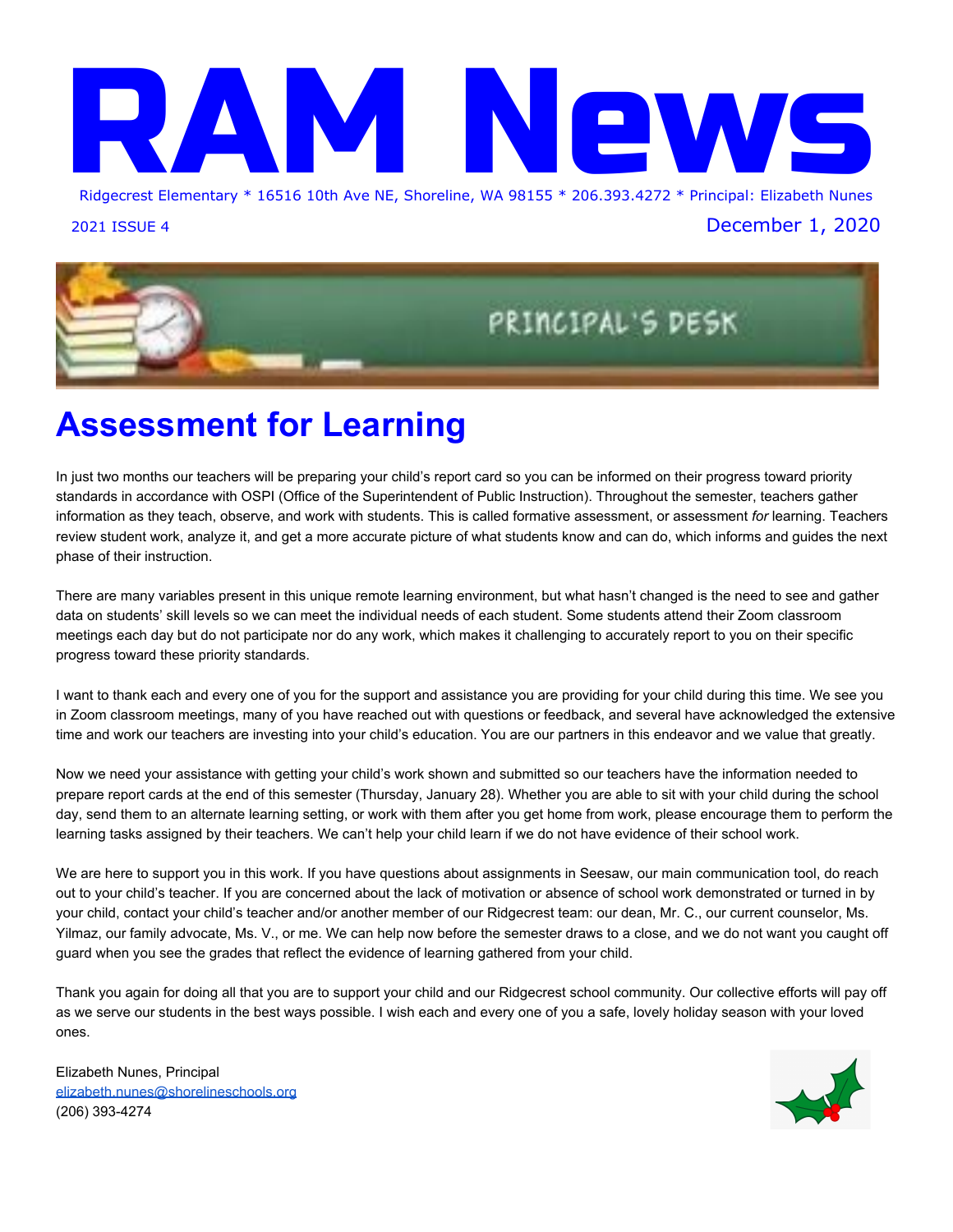

# RIDGECREST LIFE SKILLS

The Life Skill for December is:

## **Generosity**

gen·er·os·i·ty

/ˌjenəˈräsədē/

*noun*

1. the quality of being kind and generous.

# Never look down on someone unless you are helping them up



 $\ddot{\phantom{0}}$ 

# **Tech Help and Device Care**

Keeping your child's district iPad or district Chrombook in good shape is very important. Please remind your child that there should be no beverages or food near their device and that they are responsible for neglectful damage. We recently had a computer returned that had glue on the cover and keyboard. Thank you in advance for your support.

- Damage or loss should be reported immediately
- Below are fees associated with such:
	- Accidental damage fee- \$50 per incident
	- Neglect damage fee- \$100 per incident (eating or drinking damage)
	- Loss due to reported theft fee- \$100 per incident (police report required)
	- Neglect loss fee- \$200 per incident

Remember the school district has a Home Tech Help Page where you can find Zoom and Chrome book troubleshooting tips. You can also find a home tech support request form. We encourage you to submit any tech support needs there. Our amazing IT technicians are closely monitoring tech tickets and will respond quickly.

Home Tech Support Request Form: <https://www.shorelineschools.org/hometechhelp>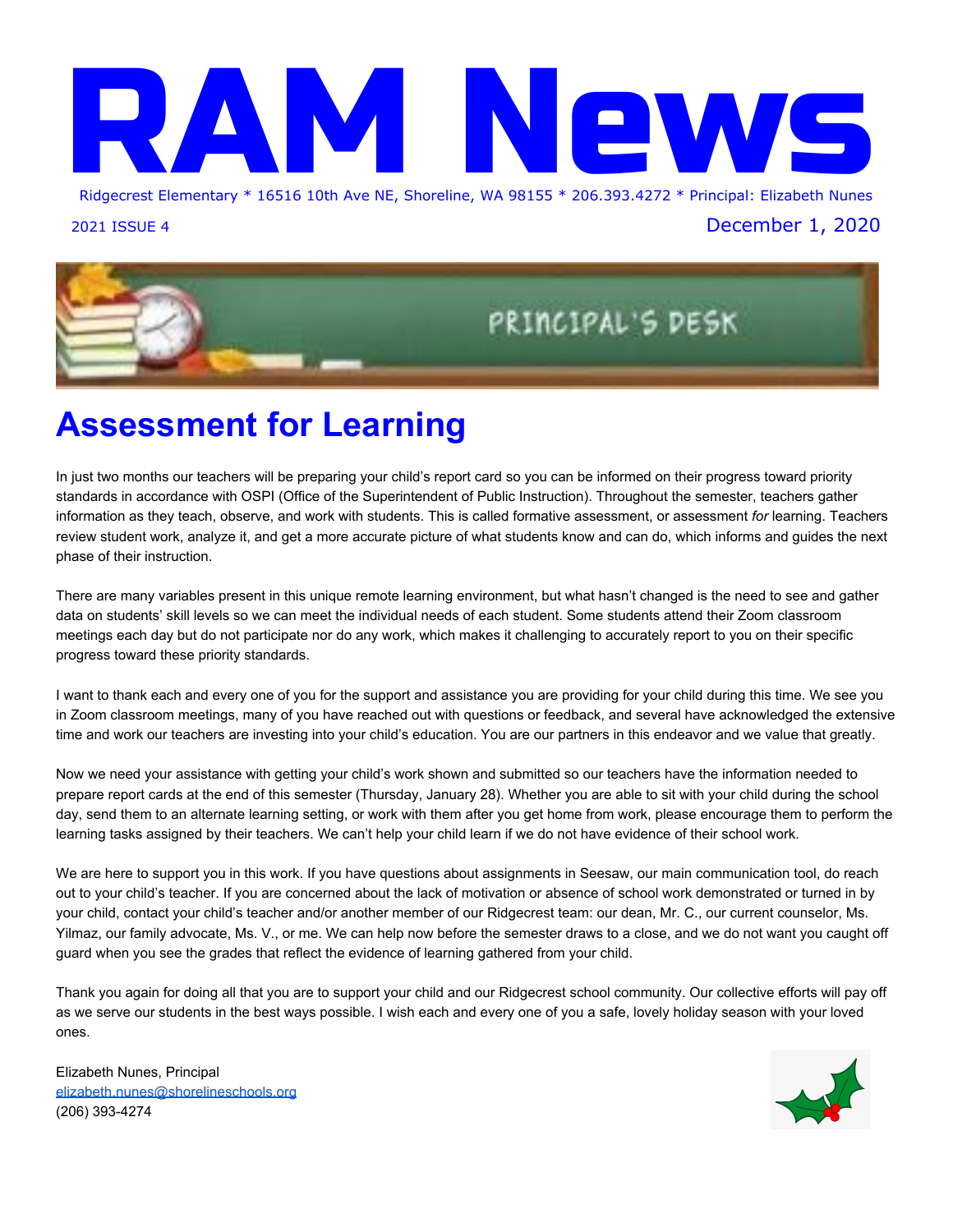# **Meal Box Orders**



Don't forget to pre-order your meal box. H\Y cfXYf  $Zcfa$  cdYbg cb A cbXUmUbX WcqYq Uha  $|Xb|$  \h Cb K YXbYgXUm A YU Vcl dfY!cfXYfg UfY Zcf d]W\_!i d h\Y Zc ``ck ]b[ K YXbYgXUm''Pre-orders ensure enough food is prepared each week.

 $\text{Hc}$  d'UWY Ub Y'YWffcb]WcfXYfžW]W\_<9F9.

For more information about the meal box service, please review the information on this [page.](http://track.spe.schoolmessenger.com/f/a/hNPZgOrC7_bHKEh25sFbRg~~/AAAAAQA~/RgRhp62mP0QqaHR0cHM6Ly93d3cuc2hvcmVsaW5lc2Nob29scy5vcmcvUGFnZS83NTIwVwdzY2hvb2xtQgoARyZ6xl_6ezieUiRqYW5pbmEucGFjdW5za2lAc2hvcmVsaW5lc2Nob29scy5vcmdYBAAAAAE~)

For assistance in filling out the order form or if you do not have internet access, call the A YU`CfXYf` - ch`]bY at &\$\* "' - ' "(%\$' . 7U``g k ]`` VY fYgdcbXYX hc cb K YXbYgXUmg VYhk YYb + ' \$Ua !' .' \$da

If you are experiencing barriers that prevent you from utilizing the meal box pick-up program, please call us at 206.393.4103 or contact the **Family [Advocate](http://track.spe.schoolmessenger.com/f/a/QYmW2zxQpP6Ay1HGk4_bKg~~/AAAAAQA~/RgRhp62mP0Q-aHR0cHM6Ly93d3cuc2hvcmVsaW5lc2Nob29scy5vcmcvc2l0ZS9EZWZhdWx0LmFzcHg_UGFnZUlEPTE5NTdXB3NjaG9vbG1CCgBHJnrGX_p7OJ5SJGphbmluYS5wYWN1bnNraUBzaG9yZWxpbmVzY2hvb2xzLm9yZ1gEAAAAAQ~~)** at your student's school for assistance.

**D**=7?!I D B C H9. to help our staff maintain social distancing and minimize risk, we are asking that you please do the following when picking-up your order:

- Write your order on a piece of paper (or on this [printable](http://track.spe.schoolmessenger.com/f/a/8EQgOkicvBQn-i37ouEoeQ~~/AAAAAQA~/RgRhp62mP0R1aHR0cHM6Ly9tc2cuc2Nob29sbWVzc2VuZ2VyLmNvbS9tLz9zPUpJOWdDeHJTXzFJJm1hbD1iOTA3N2UyNmZiODExMzg3MjQ4MDZiZmJiNTZmNWZhMjViYTJlZGFkYTkxOWUzYmY0ZjEwZmYzYmJlMDVjOTljVwdzY2hvb2xtQgoARyZ6xl_6ezieUiRqYW5pbmEucGFjdW5za2lAc2hvcmVsaW5lc2Nob29scy5vcmdYBAAAAAE~) sheet) and hold it up.
- · Allow staff to load meal boxes into your trunk or back seats whenever possible.

Food and Nutrition Services Shoreline School District 206.393.4209 or [nutrition.services@shorelineschools.org](mailto:nutrition.services@shorelineschools.org)

# **Highly Capable Screening for 2020-2021**

This school year, screening for entry into Highly Capable will look a bit different. See information on each grade-level below:

- All Kindergarten students will be screened this school year. More information about this soon.
- All first grade students will be screened using currently available assessment data. Students who meet the screening threshold will be invited for further assessment. Families of students in first grade that qualify for further assessment will be notified of this in early November.
- Students in grades 2-5 will be screened using current assessment data if their family registers using the form in the link you see below. The registration deadline is December 11 at 4:00 p.m. Students in these grades will only be screened if their family registers: [https://docs.google.com/forms/d/e/1FAIpQLSfL1BHY\\_P8druzVBDOrMcxyBXV-6ux\\_wTiWp-YL9N9TnH](https://docs.google.com/forms/d/e/1FAIpQLSfL1BHY_P8druzVBDOrMcxyBXV-6ux_wTiWp-YL9N9TnH2u4g/viewform) [2u4g/viewform](https://docs.google.com/forms/d/e/1FAIpQLSfL1BHY_P8druzVBDOrMcxyBXV-6ux_wTiWp-YL9N9TnH2u4g/viewform)
- Students who pass the screening step will be provided the opportunity to have further assessment to qualify for Highly Capable services. This second testing will be done remotely during the school day in January.
- There is no appeal process for the screening or second round testing.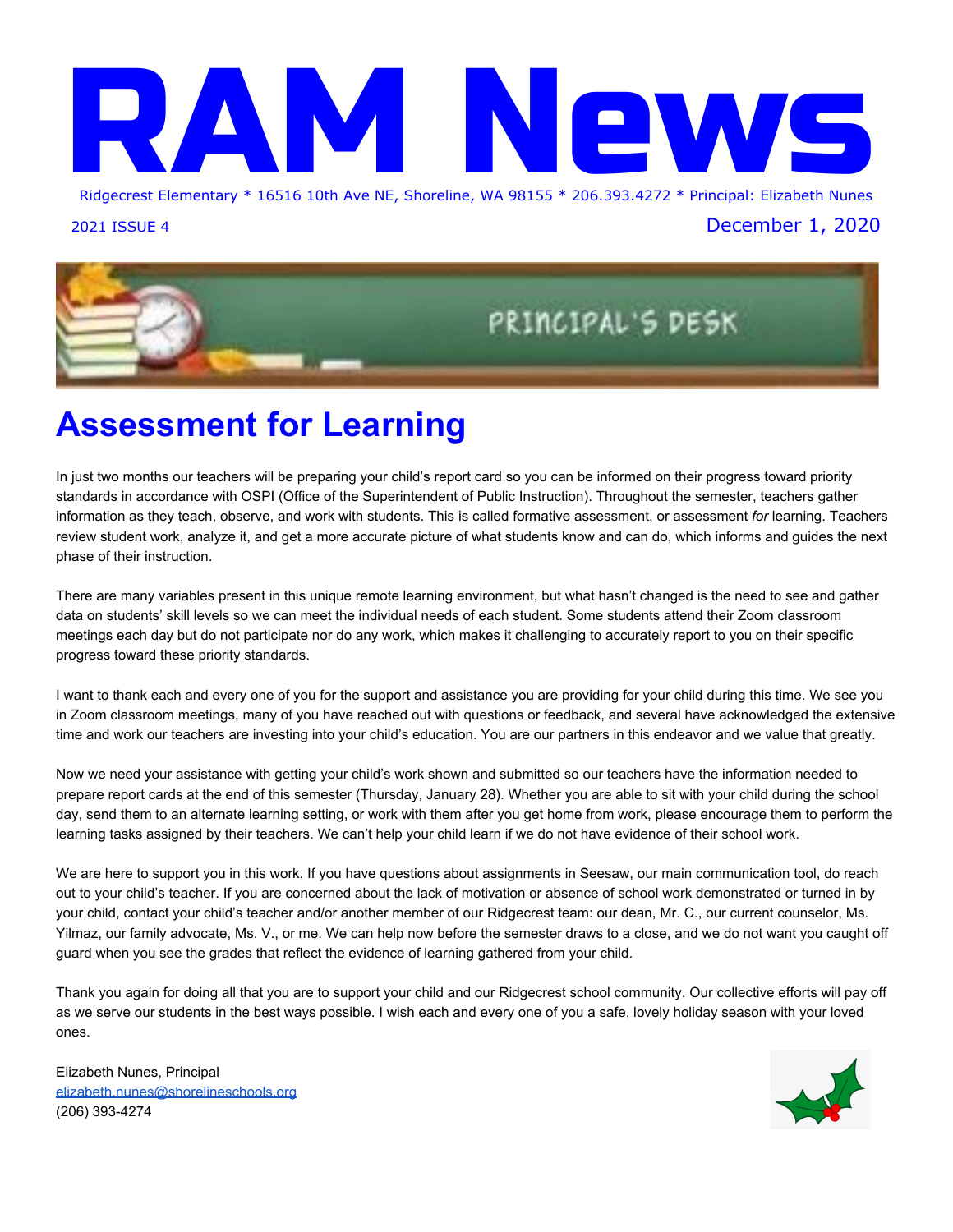# **From the Family Advocate** W



### **The WORKS Clothing Room**

The WORKS clothing room provides high quality, clean, gently used children's and teen clothing to Shoreline School District families experiencing economic hardship. The WORKS is open on Wednesdays from 6:30pm - 8:00pm. Due to social distancing requirements, families must make a reservation to shop in advance at tinyurl.com/works2020 .

#### **TO SHOP AT THE WORKS:**

- Families must have a Shoreline School District address or have a child who attends a Shoreline School District school.
- Each qualifying family may sign up in advance for only one {1) 30 minute time slot. No walk-ins allowed.
- Please leave children at home. Up to two adults from the same household may enter The WORKS. Masks and gloves are required and will be provided, if needed.For urgent needs, please email theworks@shorelinepta.org or leave a message at 206-393-4916

### **Free Internet Access for Qualifying Families**

Washington's K-12 Internet Access Program is now offering FREE internet service to families who qualify. Families that show they are low-income and eligible for free or reduced-price meals and did not have internet connectivity in their home prior to August 2020 qualify for this free service. You can learn more about this program and how to sign up by contacting our Family Advocate, Evangelina Vederoff (Mrs V) If you have questions, please email or call: evangelina.vederoff@shorelineschools.org 206-393-1495.

- 1. Briarcrest: 14511 25th Ave. NE, in front of Shoreline United Methodist Church
- 2. Briarcrest: Prince of Peach Lutheran Church, 14514 20th Ave NE
- 3. Parkwood: Rainbow Little Free Pantry, 2133 N 147th St.
- 4. Stay SAFe Pet Pantry: 14717 Aurora Ave. N in front of Seattle Area Feline Rescue (supplies for pets)
- 5. The Triangle Little Free Shed: 14544 Evanston Ave. N.
- 6. Parkwood: St. Barnabas Anglican Church, 2340 N. 155th St.
- 7. Ridgecrest: 15815 11th Ave NE
- 8. Meridian Park: 16173 Midvale Ave N.
- 9. Meridian Park: 17916 1st Ave. NE
- 10. Meridian Park: 18312 Corliss Ave N.
- 11. Echo Lake: Shoreline Covenant Church. N 185th and Ashworth Ave N
- 12. Richmond Beach, First Lutheran Church: 18354 8th Ave NW
- 13. Richmond Beach: 1422 NW 195th St.
- 14. Echo Lake/Northridge: 20008 6th Ave NE (park on 200th side)
- 15. Ballinger: 1230 NE 198<sup>th</sup> St.
- 16. North City Little Free Pantry: 18910 8th Ave. NE - food, clothes, & household items
- 17. North City: 1674 NE 185th
- 18. Lake Forest Park: 25th Ave NE and NE 184th St
- 19. Lake Forest Park: 18492 Ballinger Way NE
- 20. Lake Forest Park: 19706 30th Ave NE
- 21. Mountlake Terrace: 23222 56<sup>th</sup> Ave W., between Calvary Fellowship Church & **Espresso Break**

If you have updates to this list, please email Susie.moore@shorelineschools.org.

### Little Free Pantries Shoreline, Lake Forest Park area

A neighborhood food-share program. Take what you need, share what you can.

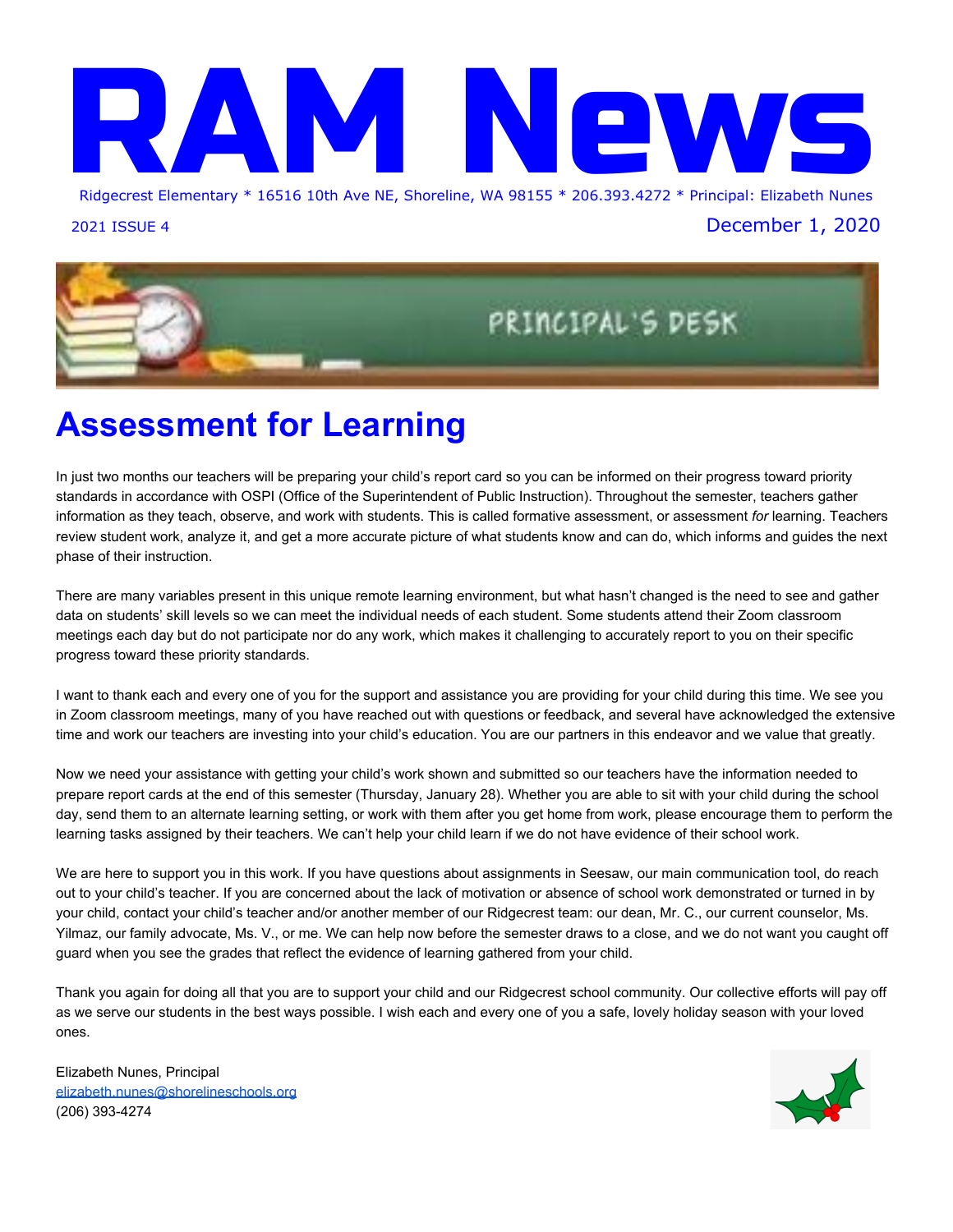

### **["\]gjP/I<jjYI
\]YYIOI\\$dI\[\]khIN\]gGkYj<hQEGkE<jQ\]\[<\[G/0\]D0g<Q\[Q\[O](https://forms.office.com/Pages/ResponsePage.aspx?id=OP_YAhHXMU6pFWy1z_eI38Yl7BZqnRpAiVC_dZaXSMNUMUtETTVMRjdRU0szUExTT09XSFQ2MVpURi4u)**

Tue. Dec. 8 at 1pm-2pm or Wed. Dec. 9 at 6:30pm-7:30pm

[Register online](https://forms.office.com/Pages/ResponsePage.aspx?id=OP_YAhHXMU6pFWy1z_eI38Yl7BZqnRpAiVC_dZaXSMNUMUtETTVMRjdRU0szUExTT09XSFQ2MVpURi4u) to receive Zoom link

Learn about North Seattle College's programs in Winter Quarter 2021 (January 4 - March 17). Earn a high school diploma or GED, improve college skills, or start career training in Health Care, Business, IT and more. Contact Shan Lackey at 206-934-4537 orshan.lackey@seattlecolleges.edu for more info.

### $\leq$  [N%] The solution of the solution of the solution of the solution of the solution of the solution of the solution of the solution of the solution of the solution of the solution of the solution of the solution of the

#### [https://bit.ly/KCLS\\_Plaza](https://bit.ly/KCLS_Plaza)

Mondays, 10am-1pm

Wednesdays, 5:30pm-8:30pm

Saturdays, 10am-1pm

8YqWJdhcb. Mientras las bibliotecas están cerradas, llámenos para ver si podemos ayudarlo a comenzar sus estudios en línea.

Comunicate con Teresa, 425.369.3443, tlcid@kcls.org.

Clases gratuitas en español para adultos. Consigue tu certificado de primaria y secundaria de la SEP (Secretaria de Educación Pública de México). Programa individual para personas de cualquier nacionalidad.

Free drop-in tutoring for Spanish-speaking adults seeking to obtain their elementary and/or middle school official diploma from the SEP (Mexican Secretary of Public Education). This is an individualized program for people of all nationalities.

### "I`jbya My MozVnI X 1MI`| MZ ¿"@IAł jMy

<https://kcls.bibliocommons.com/events/search/q=ESL>

Mondays and Wednesdays, 6-7:30pm

**'HVFULSWLRQ** For adults. Learn English grammar, reading, writing and conversation skills with an experienced instructor.

Classes are free via Zoom.

Assessment and registration required. Please call Cascadia Community College at 425.352.8158.

### H ZIV nk b ` + ZI {Zx<sup>ox</sup>k k b x M l 3 12 M ib b Y

<https://kcls.bibliocommons.com/events/5e0d62604916b039006a38ad>

Wednesday, December 2, 5:30-8pm

8YgWJdhJcb. The Welcoming Center at Kent Library is a place for immigrants, refugees and new arrivals - connecting you to the people and resources in the area you live.

The Eastside Legal Assistance Program (ELAP) provides free 1-hour virtual/phone consultations with an immigration attorney to King County residents who qualify for assistance. Attorneys cannot represent clients but can refer to other assistance.

Assistance is via phone or online; available by appointment only. Please call ELAP's main line, 425.747.7274, to determine if you qualify for assistance and to schedule an appointment at the Kent Library. ELAP has over-the-phone translation services available.